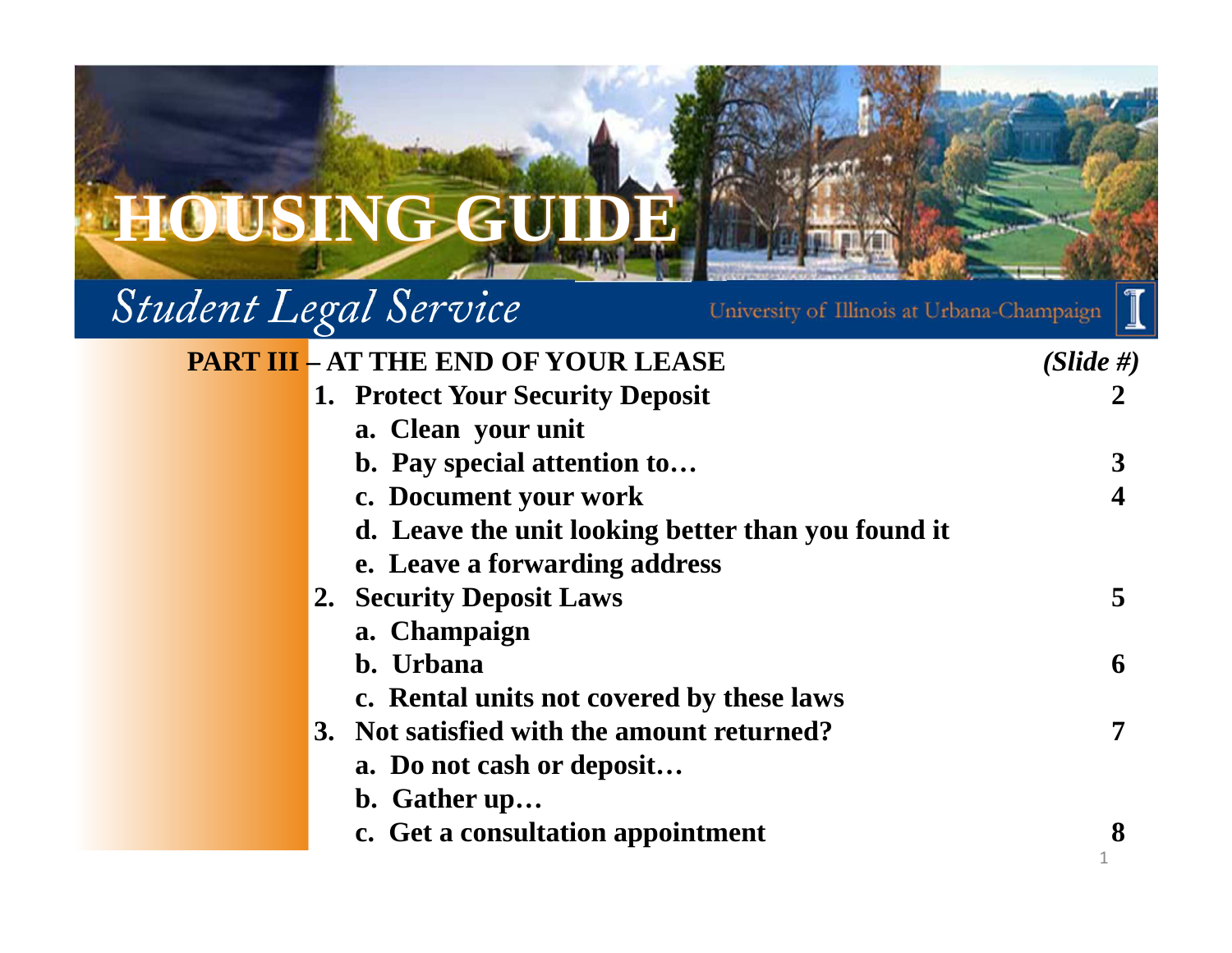#### **1. Protect Your Security Deposit**

- **a. Clean your unit**
	- **- Leave it spotless.**
	- **- Remove any and all items that do not belong there.**
	- **- Leave furnishings in an orderly manner.**
	- **- Thoroughly clean carpets. Make sure carpets are clean. Rent carpet cleaning equipment or hire a company, if necessary, and keep the receipts.**

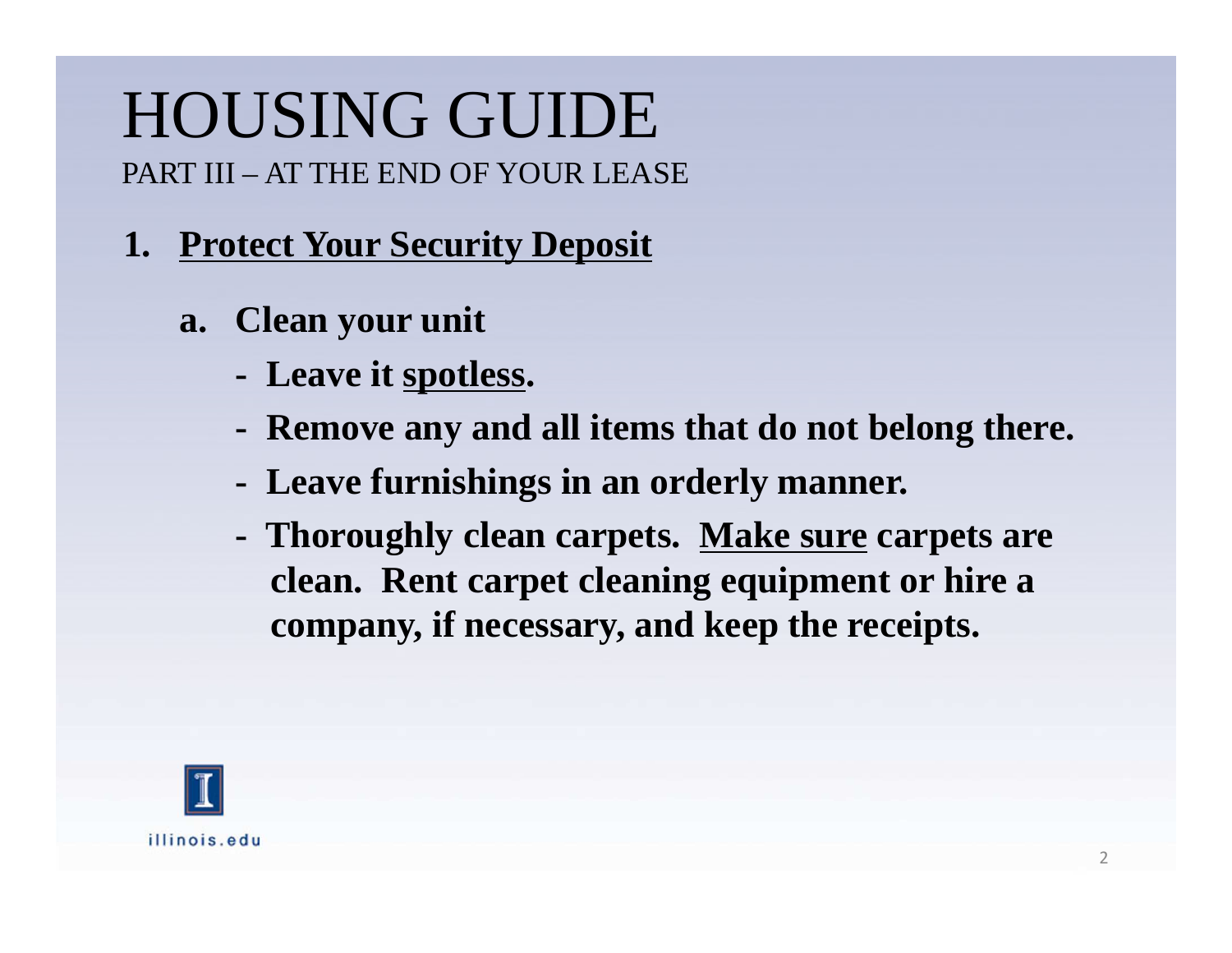- **b. Pay special attention to:**
	- **The kitchen – stove, oven, refrigerator, sink, microwave, countertop, cupboards, floor.**
	- **- The bathroom(s) – cabinet, sink, tub/shower, toilet, floor (especially around toilet).**
	- **- Walls, windows, sills, baseboards.**

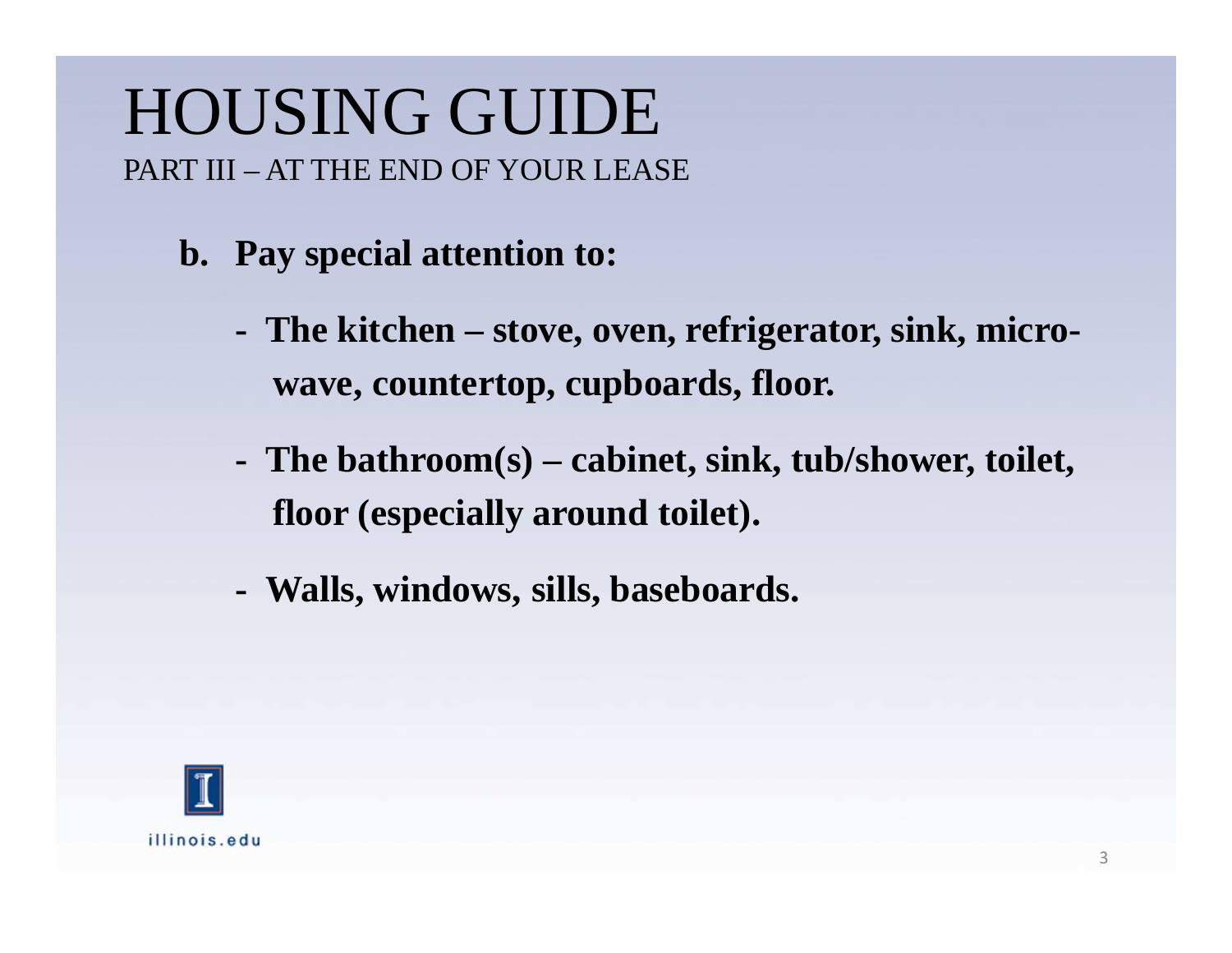- **c. Document your work.**
	- **Take detailed photographs of the unit, includinginside the oven and refrigerator.**
- **d. Leave the unit looking better than you found it.**
- **e. Leave a forwarding address with your landlord tosend your deposit to you.**

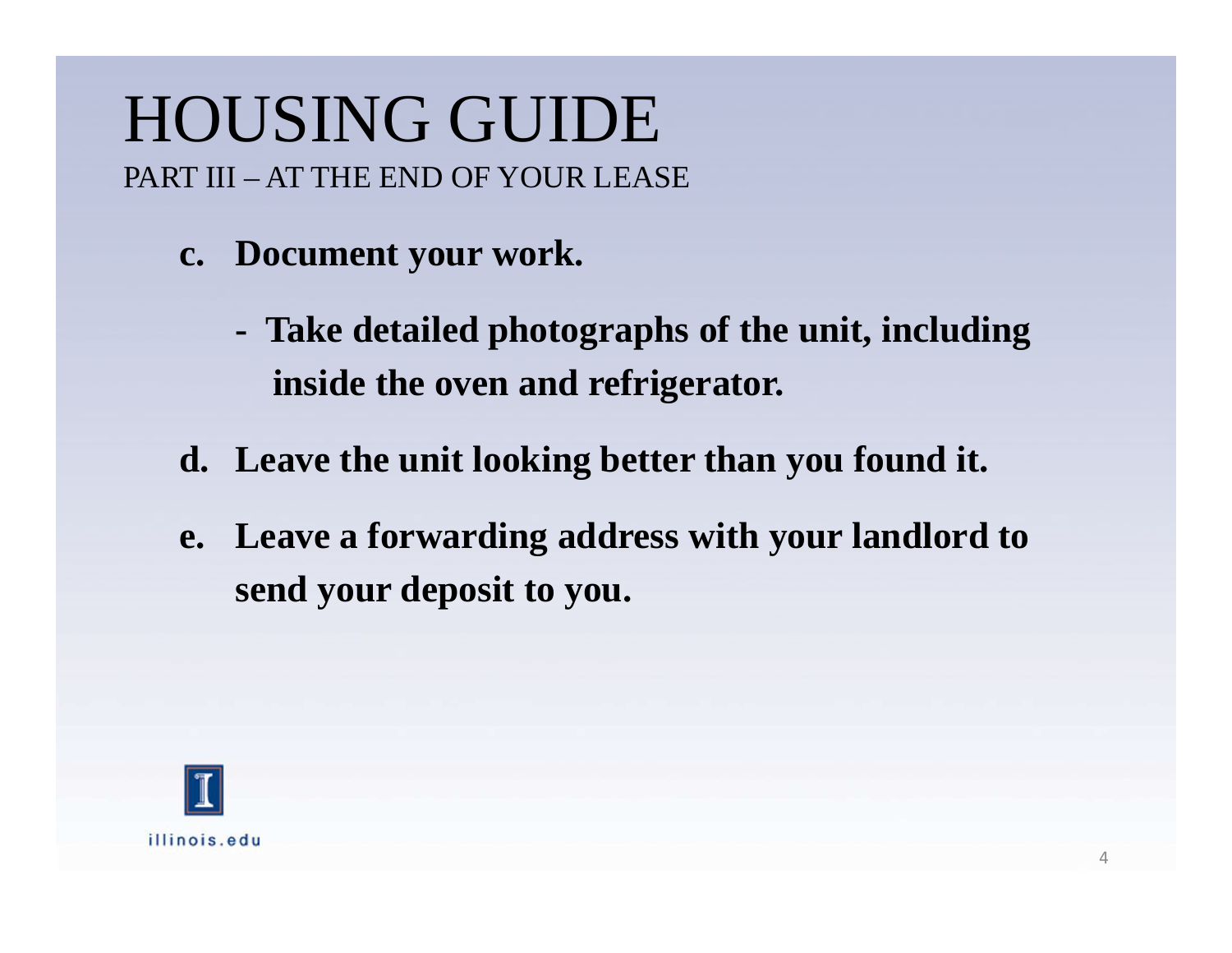- **2. Security Deposit Laws**
	- **a. Champaign**
		- **- Apartment complexes with 5 units or more requirespecific procedures for return of deposits andaccounting for deductions.**
		- **Apartment complexes with 20 units or more mustpay interest on the deposits.**

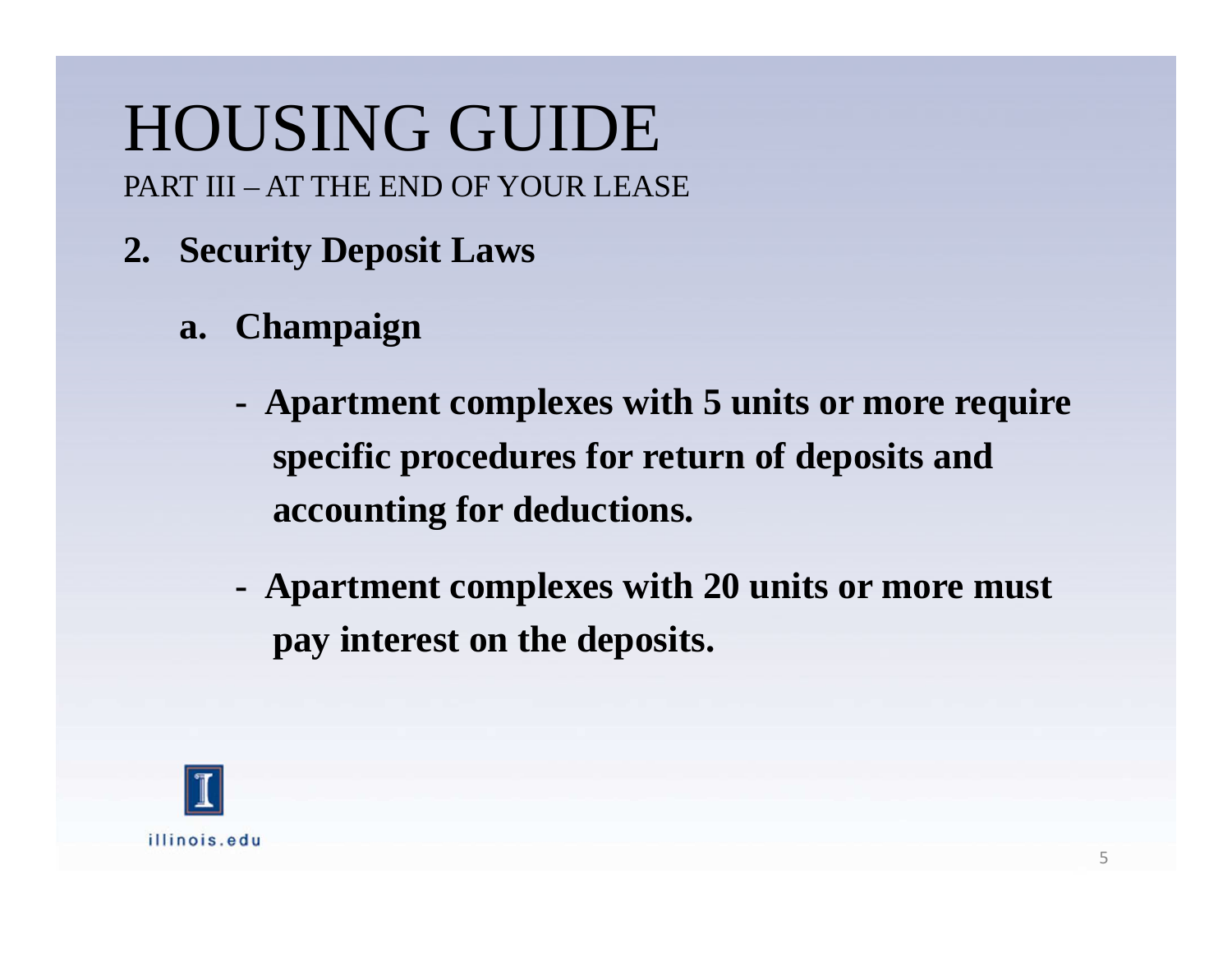#### **b. Urbana**

- **Most rental units must follow specific return anddeduction procedures, as well as pay interest onthe deposit.**
- **c. Rental units not covered by these laws must returndeposits within a reasonable time.**

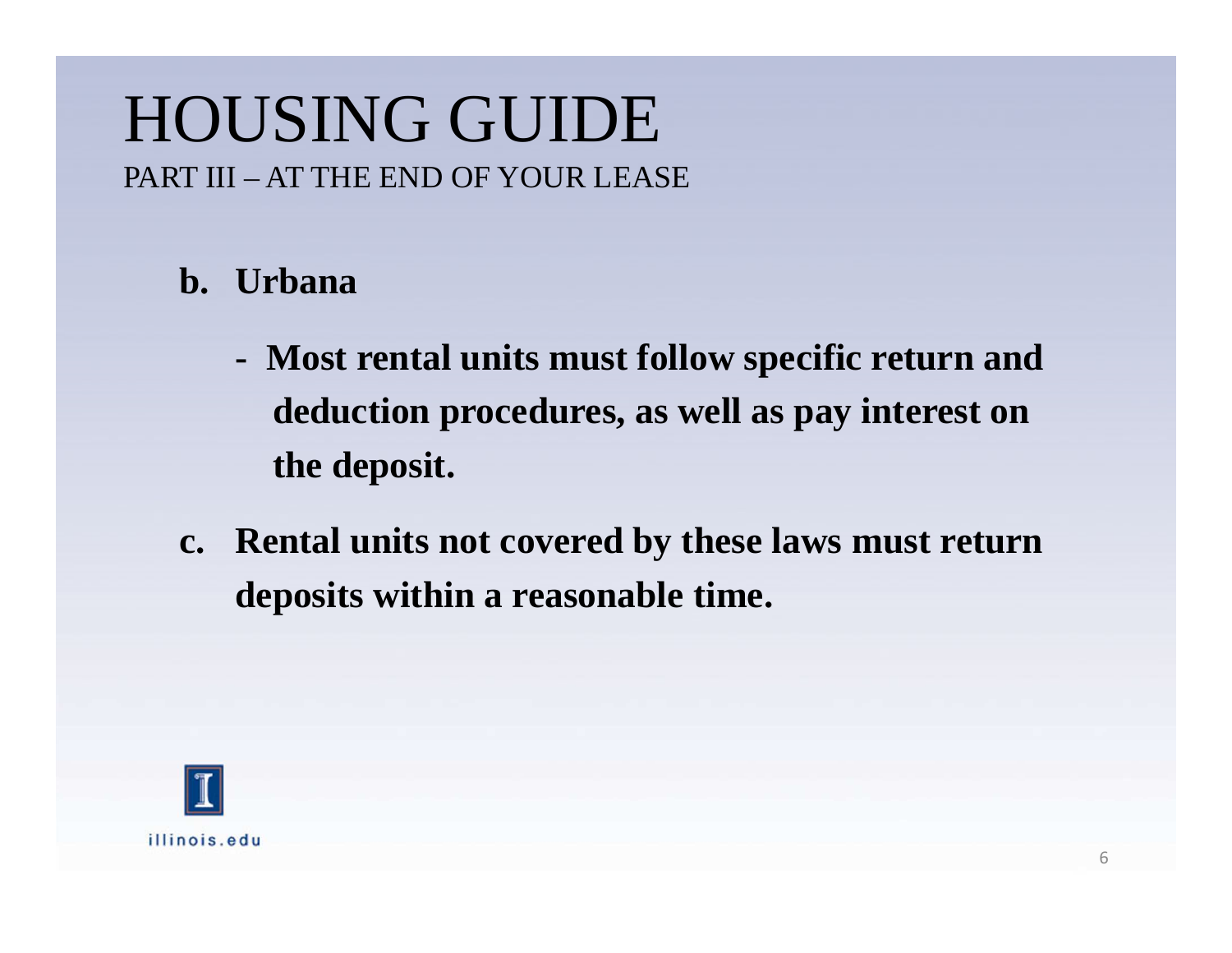- **3. Not satisfied with the amount returned?**
	- **a. Do not cash or deposit the check.**
	- **b. Gather up your check-in sheets, check-out sheets, pictures, and/or videos of check-in and check-out,**

**and …**

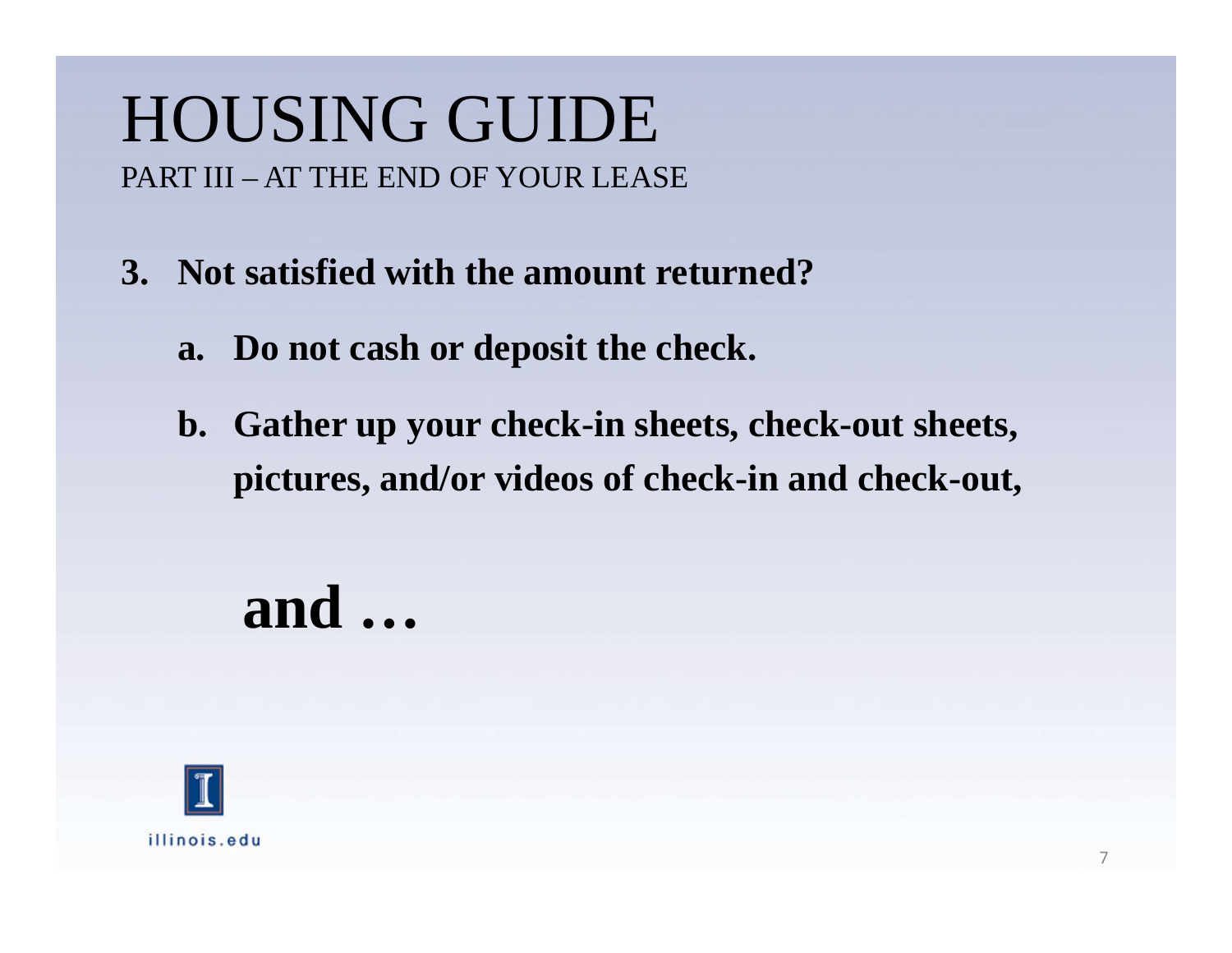- **c. Get a consultation appointment with Student LegalService as soon as possible.**
	- **1) Go to www.odos.illinois.edu/sls**
	- **2) Select "Schedule and Appointment/Online IntakeForms"**
	- **3) Fill out and submit the "Housing or Damage Deposit" intake form**
	- **4) Go to the SLS office, 324 Illini Union, to selecta consultation appointment day/time.**